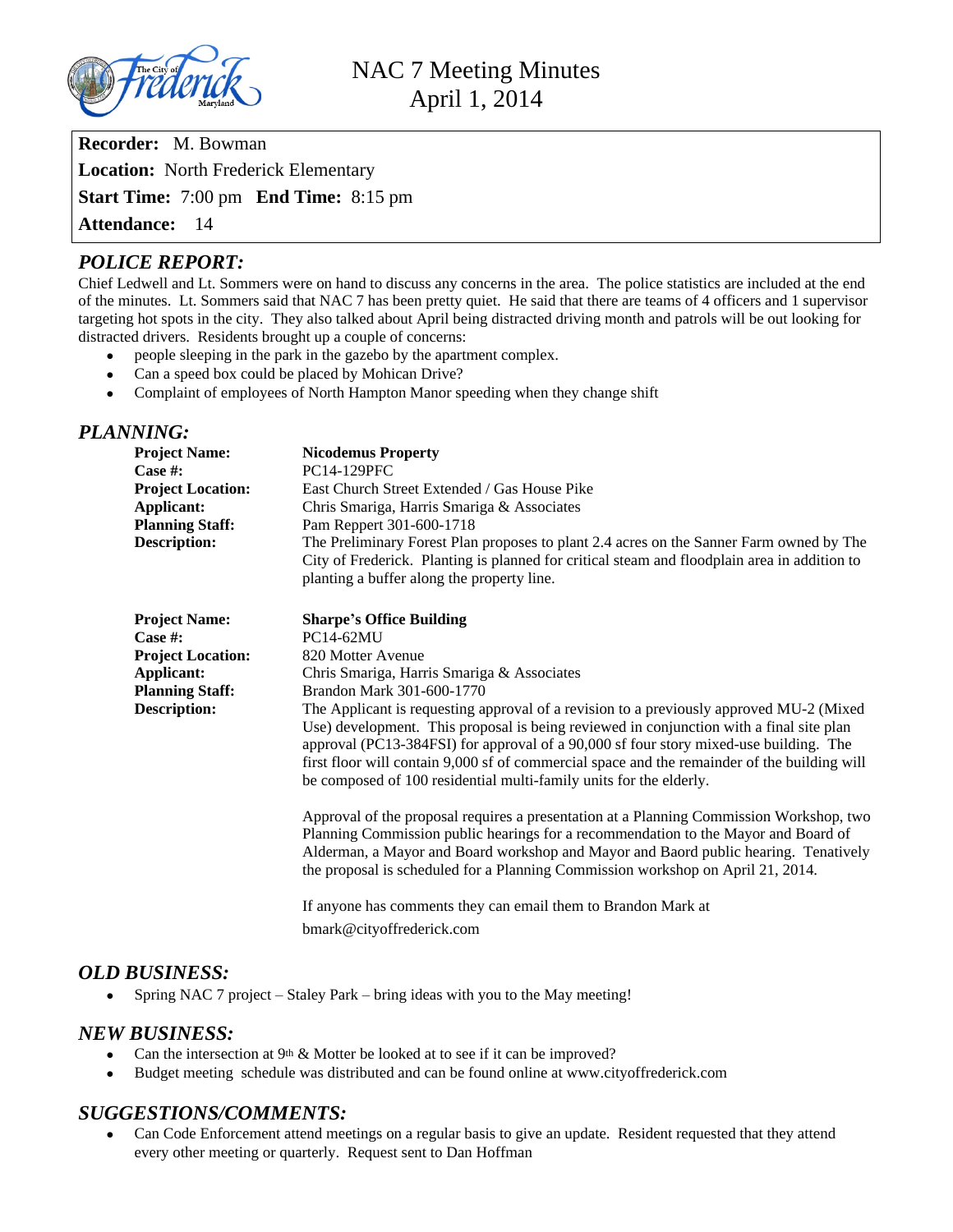# *UPCOMING EVENTS:*

- 
- April  $26^{th}$  10:00 3:00 pm<br>April 30<sup>th</sup> 4:00 8:30 pm
- 
- 
- 
- June  $30<sup>th</sup>$  July 2nd

# **CONTACTS:**

#### **NAC 7 Coordinators:**

| Don Dean     | jddean@comcast.net   |
|--------------|----------------------|
| Gail Bradley | glgbradley@gmail.com |

#### *Community Outreach Specialist / NAC Liaison:*

Michele Bowman 301-600-2091 [mbowman@frederickmdpolice.org](mailto:mbowman@frederickmdpolice.org)

*Frederick Police*

*Codes Enforcement*

#### **NAC 7 MEETINGS – 7:00 pm North Frederick Elementary**

May 6<sup>th</sup> June 3rd September 2nd October 7<sup>th</sup> December 2nd

# Sgt. Mike Lee 301-600-2097 [mlee1@frederickmdpolice.org](mailto:mlee1@frederickmdpolice.org) Cpl. Jon Shatlock 301-600-6253 jshatlock@frederickmdpolice.org

301-600-3832 dviolette@cityoffrederick.com

## **FREDERICK POLICE DEPARTMENT**

**Emergency:** 911 **Non-Emergency:** 301-600-2100 **Anonymous Crime Tips** 301-600 TIPS (8477) – phone 240-674-TIPS (8477) - text [fpdcrimetip@frederickmdpolice.org](mailto:fpdcrimetip@frederickmdpolice.org) **Drug Tip Line** 301-600-2246 fpddrugtip@frederickmdpolice.org

#### FPD NAC 7 Statistics

| <b>CALL TYPE</b>             |              | Jan                    | Feb            | Mar                   | Apr            | <b>May</b>       | June            | July           | Aug              | <b>Sept</b>     | Oct            | <b>Nov</b>      | <b>Dec</b>       |
|------------------------------|--------------|------------------------|----------------|-----------------------|----------------|------------------|-----------------|----------------|------------------|-----------------|----------------|-----------------|------------------|
| <b>Calls For Service</b>     | 2011         | 521                    | 461            | 551                   | 509            | 354              | 385             | 543            | 529              | 559             | 489            | 472             | 396              |
|                              | 2012         | 393                    | 457            | 507                   | 432            | 487              | 448             | 377            | 438              | 517             | 554            | 502             | 488              |
|                              | 2013         | 558                    | 423            | 529                   | 516            | 543              | 545             | 538            | 552              | 553             | 597            | 535             | 521              |
|                              | 2014         | 550                    | 467            | 555                   |                |                  |                 |                |                  |                 |                |                 |                  |
| Patrol Checks (proactive)    | 2011         | 104                    | 69             | 101                   | 55             | 29               | $\overline{34}$ | 46             | 36               | $\overline{55}$ | 62             | $\overline{55}$ | $\overline{31}$  |
|                              | 2012         | 41                     | 23             | 41                    | 34             | 41               | 48              | 34             | 48               | 60              | 69             | 84              | 65               |
|                              | 2013         | 80                     | 54             | 66                    | 77             | 62               | 40              | 54             | 50               | 55              | 47             | 49              | 57               |
|                              | 2014         | 53                     | 37             | 55                    |                |                  |                 |                |                  |                 |                |                 |                  |
| Traffic Stops (proactive)    | 2011         | 122                    | 113            | 115                   | 97             | 63               | 38              | 103            | 101              | 95              | 95             | 106             | 88               |
|                              | 2012         | 77                     | 130            | 126                   | 81             | 74               | 51              | 36             | 60               | 82              | 96             | 108             | 115              |
|                              | 2013         | 132                    | 108            | 111                   | 74             | 80               | 72              | 74             | 67               | 59              | 102            | 101             | 97               |
|                              | 2014         | 95                     | 87             | 131                   |                |                  |                 |                |                  |                 |                |                 |                  |
| <b>Calls Minus Above</b>     | 2011         | 295                    | 279            | 335                   | 357            | 262              | 313             | 394            | 392              | 396             | 332            | 311             | 277              |
| (proactive)                  | 2012         | 275                    | 304            | 340                   | 317            | 372              | 349             | 307            | 330              | 375             | 389            | 310             | 308              |
|                              | 2013         | 346                    | 261            | 352                   | 365            | 401              | 433             | 410            | 435              | 439             | 448            | 385             | 367              |
|                              | 2014         | 402                    | 343            | 369                   |                |                  |                 |                |                  |                 |                |                 |                  |
| <b>Alarms</b>                | 2011         | 1                      | 13             | $\tau$                | $\mathbf{1}$   | 8                | $\overline{4}$  | 8              | 6                | $\overline{4}$  | 5              | $\mathbf{1}$    | 1                |
|                              | 2012         | 13                     | 13             | 15                    | 21             | 21               | 28              | 13             | 20               | 15              | 40             | 17              | 20               |
|                              | 2013<br>2014 | 21<br>28               | 18<br>34       | 19<br>17              | 11             | 22               | 19              | 14             | 23               | 15              | 14             | 20              | 17               |
|                              |              |                        | 9              |                       |                |                  |                 |                |                  |                 |                |                 |                  |
| <b>Average Calls Per Day</b> | 2011<br>2012 | 10<br>$\boldsymbol{9}$ | 10             | $\overline{11}$<br>11 | 12<br>10       | 8<br>12          | 10<br>11        | 13<br>10       | 13<br>10         | 13<br>12        | 11             | 10<br>10        | 9<br>10          |
|                              | 2013         | 11                     | 8              | 11                    | 12             | 13               | 14              | 13             | 14               | 14              | 12<br>14       | 12              | 12               |
|                              | 2014         | 12                     | 10             | 12                    |                |                  |                 |                |                  |                 |                |                 |                  |
| 911                          | 2011         | 40                     | 39             | 66                    | 66             | 58               | 66              | 53             | 58               | 73              | 64             | 49              | 39               |
|                              | 2012         | 49                     | 57             | 61                    | 36             | 55               | 47              | 34             | 67               | 36              | 60             | 49              | 36               |
|                              | 2013         | 60                     | 30             | 73                    | 58             | 78               | 101             | 107            | 63               | 60              | 81             | 46              | 65               |
|                              | 2014         | 48                     | 41             | 53                    |                |                  |                 |                |                  |                 |                |                 |                  |
| Accident, Personal Injury    | 2011         | $\mathbf{1}$           | $\overline{c}$ | $\overline{3}$        | $\overline{c}$ | 2                | 3               | $\overline{2}$ | $\boldsymbol{0}$ | $\overline{c}$  | 3              | $\overline{0}$  | $\mathbf{1}$     |
|                              | 2012         | $\mathbf{0}$           | $\overline{c}$ | $\mathbf{1}$          | $\overline{c}$ | $\boldsymbol{0}$ | $\mathbf{1}$    | $\overline{c}$ | $\mathbf{2}$     | 1               | $\mathbf{1}$   | $\overline{c}$  | $\sqrt{2}$       |
|                              | 2013         | $\overline{c}$         | $\mathbf{1}$   | $\overline{c}$        | $\overline{c}$ | $\overline{2}$   | $\mathbf{1}$    | $\Omega$       | $\overline{4}$   | 1               | $\overline{c}$ | $\overline{4}$  | 3                |
|                              | 2014         | $\mathbf{1}$           | $\Omega$       | $\overline{2}$        |                |                  |                 |                |                  |                 |                |                 |                  |
| Accident, Property Damage    | 2011         | $7\phantom{.0}$        | 6              | 5                     | 5              | $\overline{4}$   | 6               | 4              | $7\phantom{.0}$  | 8               | 9              | 3               | 5                |
|                              | 2012         | $\Omega$               | $\overline{7}$ | 8                     | 6              | $\overline{2}$   | 6               | $\overline{4}$ | 9                | 10              | 11             | 8               | $\boldsymbol{7}$ |
|                              | 2013         | 8                      | 6              | 3                     | 5              | 10               | 3               | 3              | 3                | 8               | 3              | 7               | 8                |
|                              | 2014         | 10                     | 6              | 11                    |                |                  |                 |                |                  |                 |                |                 |                  |

| April 26th    | $10:00 - 2:00$ pm | <b>Medication Take Back Event</b> | Harry Grove Stadium  |
|---------------|-------------------|-----------------------------------|----------------------|
| April 26th    | $10:00 - 3:00$ pm | Children's Festival               | <b>Baker Park</b>    |
| April $30th$  | $4:00 - 8:30$ pm  | Public Health & Safety Expo       | <b>Hood College</b>  |
| May $4th$     | $6:30 - 10:30$ am | <b>Half Marathon</b>              | Downtown – same rou  |
| May $15th$    | $5:00 - 8:00$ pm  | <b>Youth Resource Fair</b>        | Orioles Nest (1037 W |
| June $30th$ – | $9:00 - 12:30$ pm | Youth Police Academy              | FPD Training Acaden  |

May  $4^{\text{th}}$  6:30 – 10:30 am Half Marathon Downtown – same route as last year<br>May  $15^{\text{th}}$  5:00 – 8:00 pm Youth Resource Fair Orioles Nest (1037 W. Patrick Street Orioles Nest (1037 W. Patrick Street) 9:00 – 12:30pm Youth Police Academy FPD Training Academy – see Michele Bowman for more info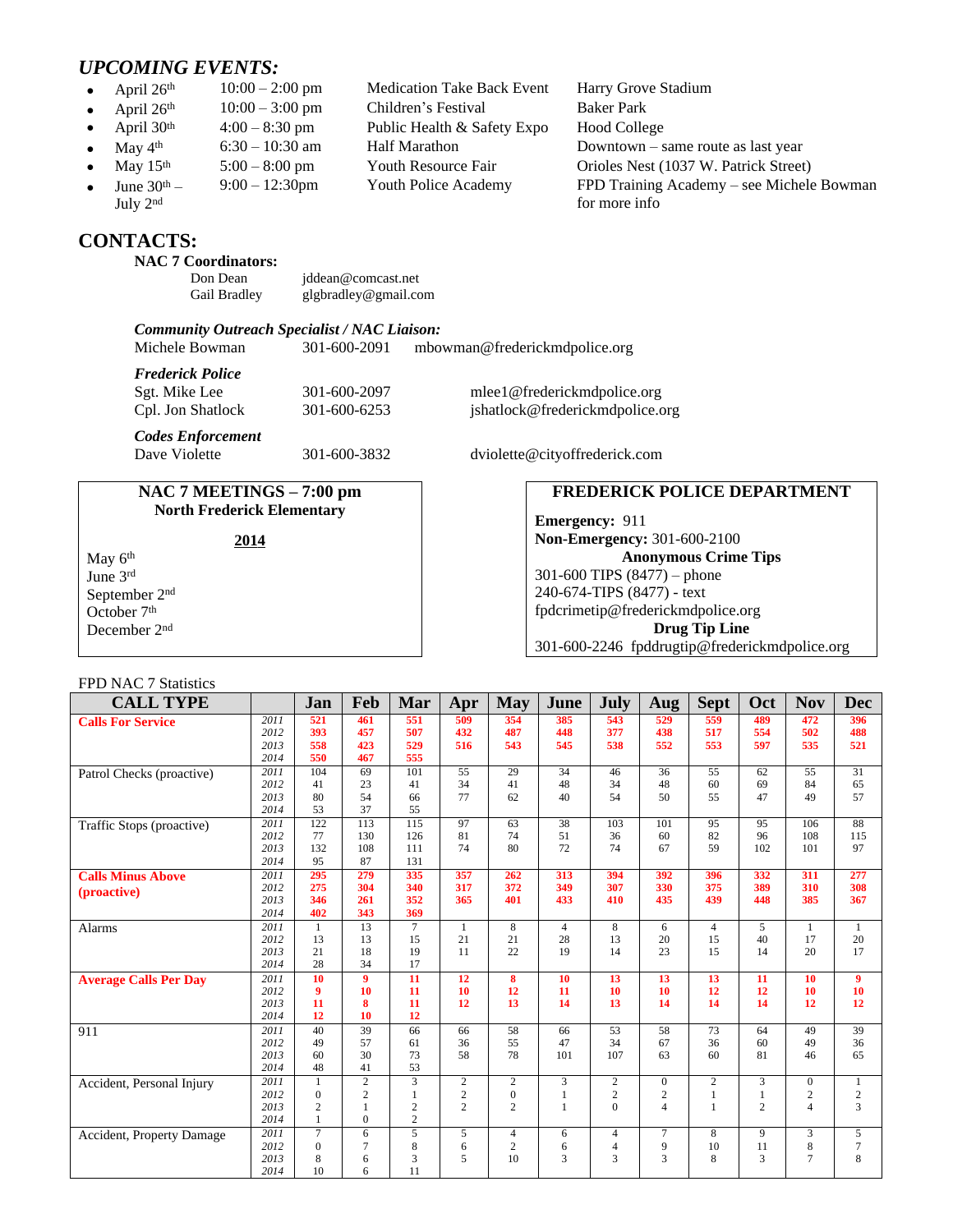| Accident, Vehicle              | 2011         | 12                                   | $\,$ 8 $\,$                          | 13                                   | 10                                   | 11                                   | 11                                 | 11                                   | 9                                    | 16                                   | $\overline{18}$                      | 5                                    | $\bf 8$                              |
|--------------------------------|--------------|--------------------------------------|--------------------------------------|--------------------------------------|--------------------------------------|--------------------------------------|------------------------------------|--------------------------------------|--------------------------------------|--------------------------------------|--------------------------------------|--------------------------------------|--------------------------------------|
|                                | 2012         | 19                                   | 12                                   | 19                                   | 13                                   | 12                                   | 15                                 | 15                                   | 17                                   | 20                                   | 26                                   | 18                                   | 19                                   |
|                                | 2013         | 25                                   | 14                                   | 9                                    | 16                                   | 18                                   | 16                                 | 8                                    | 16                                   | 14                                   | 14                                   | 21                                   | 19                                   |
|                                | 2014<br>2011 | 19<br>$\overline{0}$                 | 11                                   | 24<br>$\overline{0}$                 |                                      | $\overline{0}$                       |                                    | $\overline{0}$                       |                                      |                                      |                                      |                                      |                                      |
| <b>Alcohol Complaint</b>       | 2012         | $\boldsymbol{0}$                     | $\mathbf{1}$<br>$\boldsymbol{0}$     | $\boldsymbol{0}$                     | $\boldsymbol{0}$<br>$\boldsymbol{0}$ | $\sqrt{2}$                           | $\mathbf{1}$<br>$\boldsymbol{0}$   | $\boldsymbol{0}$                     | $\boldsymbol{0}$<br>$\boldsymbol{0}$ | $\boldsymbol{0}$<br>$\boldsymbol{0}$ | $\boldsymbol{0}$<br>$\boldsymbol{0}$ | $\boldsymbol{0}$<br>$\boldsymbol{0}$ | $\boldsymbol{0}$<br>$\boldsymbol{0}$ |
|                                | 2013         | $\overline{0}$                       | $\boldsymbol{0}$                     | $\boldsymbol{0}$                     | $\mathbf{0}$                         | $\overline{0}$                       | $\boldsymbol{0}$                   | $\boldsymbol{0}$                     | $\mathbf{0}$                         | $\mathbf{0}$                         | $\overline{0}$                       |                                      | $\mathbf{0}$                         |
|                                | 2014         | $\boldsymbol{0}$                     | 1                                    | $\boldsymbol{0}$                     |                                      |                                      |                                    |                                      |                                      |                                      |                                      |                                      |                                      |
| Assault                        | 2011         | 1                                    | $\overline{2}$                       | $\overline{3}$                       | $\overline{4}$                       | 1                                    | $\boldsymbol{0}$                   | 3                                    | $\boldsymbol{0}$                     | 6                                    | $\sqrt{2}$                           | 1                                    | $\boldsymbol{0}$                     |
|                                | 2012         | $\mathbf{0}$                         | 3                                    | 5                                    | $\overline{2}$                       | $\mathbf{2}$                         | 3                                  | $\boldsymbol{0}$                     | $\sqrt{2}$                           | $\overline{c}$                       | $\sqrt{2}$                           | $\mathbf{1}$                         | $\boldsymbol{0}$                     |
|                                | 2013         | 1                                    | $\sqrt{2}$                           | $\boldsymbol{0}$                     | 1                                    | $\overline{4}$                       | 3                                  | $\overline{c}$                       | $\mathbf{2}$                         | $\overline{c}$                       | $\overline{7}$                       | 3                                    | $\overline{4}$                       |
|                                | 2014<br>2011 | 6<br>$\overline{0}$                  | 3<br>$\overline{0}$                  | $\mathfrak{Z}$<br>$\overline{0}$     | $\boldsymbol{0}$                     | $\mathbf{0}$                         | $\boldsymbol{0}$                   | $\boldsymbol{0}$                     | $\boldsymbol{0}$                     | $\boldsymbol{0}$                     | $\boldsymbol{0}$                     | $\boldsymbol{0}$                     |                                      |
| Burglary, B&E In Progress      | 2012         | $\boldsymbol{0}$                     | $\boldsymbol{0}$                     | $\boldsymbol{0}$                     | $\boldsymbol{0}$                     | $\mathbf{1}$                         | $\boldsymbol{0}$                   | $\boldsymbol{0}$                     | $\boldsymbol{0}$                     | $\boldsymbol{0}$                     | $\boldsymbol{0}$                     | 0                                    | $\boldsymbol{0}$<br>$\boldsymbol{0}$ |
|                                | 2013         | 1                                    | $\mathbf{0}$                         | $\boldsymbol{0}$                     | $\boldsymbol{0}$                     | $\mathbf{0}$                         | $\boldsymbol{0}$                   | $\overline{0}$                       | $\mathbf{0}$                         | $\mathbf{1}$                         | $\overline{0}$                       | $\overline{0}$                       | $\boldsymbol{0}$                     |
|                                | 2014         | $\boldsymbol{0}$                     | $\boldsymbol{0}$                     | 1                                    |                                      |                                      |                                    |                                      |                                      |                                      |                                      |                                      |                                      |
| <b>Burglary</b> , Commercial   | 2011         | $\boldsymbol{0}$                     | $\overline{2}$                       | $\boldsymbol{0}$                     | $\mathbf{1}$                         | $\mathbf{0}$                         | $\boldsymbol{0}$                   | $\mathbf{1}$                         | $\mathbf{1}$                         | $\boldsymbol{0}$                     | 1                                    | $\boldsymbol{0}$                     | $\boldsymbol{0}$                     |
|                                | 2012         | $\mathbf{0}$                         | $\boldsymbol{0}$                     | $\mathbf{1}$                         | $\boldsymbol{0}$                     | $\boldsymbol{0}$                     | $\boldsymbol{0}$                   | $\boldsymbol{0}$                     | $\boldsymbol{0}$                     | $\boldsymbol{0}$                     | $\overline{4}$                       | 1                                    | $\boldsymbol{0}$                     |
|                                | 2013         | 1                                    | $\boldsymbol{0}$                     | $\mathbf{1}$                         | $\mathbf{0}$                         | $\mathbf{0}$                         | $\boldsymbol{0}$                   | $\overline{0}$                       | $\mathbf{0}$                         | $\mathbf{0}$                         | $\overline{0}$                       | $\boldsymbol{0}$                     | 1                                    |
|                                | 2014         | $\boldsymbol{0}$                     | $\mathbf{1}$                         | $\boldsymbol{0}$                     |                                      |                                      |                                    |                                      |                                      |                                      |                                      |                                      |                                      |
| <b>Burglary</b> , Residential  | 2011         | $\overline{2}$                       | $\mathbf{0}$<br>$\mathbf{1}$         | $\overline{0}$                       | $\mathbf{2}$<br>$\sqrt{2}$           | $\mathbf{2}$<br>$\boldsymbol{0}$     | $\overline{4}$                     | 3                                    | $\mathbf{1}$                         | $\mathbf{1}$                         | $\boldsymbol{0}$                     | $\overline{2}$                       | $\mathbf{0}$                         |
|                                | 2012<br>2013 | $\boldsymbol{0}$<br>3                | $\mathbf{1}$                         | $\mathbf{1}$<br>$\mathbf{1}$         | $\mathbf{2}$                         | $\mathbf{1}$                         | $\boldsymbol{0}$<br>$\mathbf{1}$   | $\mathbf{1}$<br>3                    | $\boldsymbol{0}$<br>$\mathbf{1}$     | $\boldsymbol{0}$<br>$\overline{c}$   | $\mathbf{1}$<br>$\overline{c}$       | 4<br>$\boldsymbol{0}$                | $\overline{c}$<br>$\mathbf{1}$       |
|                                | 2014         | $\overline{c}$                       | $\boldsymbol{0}$                     | $\boldsymbol{0}$                     |                                      |                                      |                                    |                                      |                                      |                                      |                                      |                                      |                                      |
| <b>Destruction of Property</b> | 2011         | $\sqrt{2}$                           | $\overline{3}$                       | $\overline{4}$                       | 6                                    | 3                                    | $\mathfrak{Z}$                     | $\tau$                               | 8                                    | $\mathfrak{Z}$                       | 5                                    | 3                                    | $\overline{4}$                       |
|                                | 2012         | $\overline{c}$                       | $\mathbf{1}$                         | $\sqrt{6}$                           | 6                                    | $\boldsymbol{7}$                     | $\sqrt{5}$                         | 4                                    | $\overline{4}$                       | $\overline{4}$                       | $\boldsymbol{0}$                     | $\tau$                               | $\overline{9}$                       |
|                                | 2013         | 8                                    | $\overline{4}$                       | 8                                    | 11                                   | 8                                    | 6                                  | 2                                    | 14                                   | 6                                    | $\overline{c}$                       | 2                                    | 3                                    |
|                                | 2014         | 3                                    | $\sqrt{2}$                           | 5                                    |                                      |                                      |                                    |                                      |                                      |                                      |                                      |                                      |                                      |
| <b>Discharging Firearm</b>     | 2011         | $\overline{0}$                       | $\overline{0}$                       | $\overline{1}$                       | $\boldsymbol{0}$                     | $\mathbf{0}$                         | $\mathbf{0}$                       | $\boldsymbol{0}$                     | $\boldsymbol{0}$                     | $\boldsymbol{0}$                     | $\boldsymbol{0}$                     | $\overline{0}$                       | $\mathbf{0}$                         |
|                                | 2012         | $\boldsymbol{0}$                     | $\boldsymbol{0}$                     | $\boldsymbol{0}$                     | $\boldsymbol{0}$                     | $\boldsymbol{0}$                     | $\boldsymbol{0}$                   | $\boldsymbol{0}$                     | $\boldsymbol{0}$                     | $\boldsymbol{0}$<br>$\mathbf{0}$     | $\boldsymbol{0}$                     | 0                                    | $\boldsymbol{0}$                     |
|                                | 2013<br>2014 | $\mathbf{1}$<br>1                    | $\boldsymbol{0}$<br>$\mathbf{1}$     | $\boldsymbol{0}$<br>$\boldsymbol{0}$ | $\boldsymbol{0}$                     | $\mathbf{0}$                         | $\boldsymbol{0}$                   | $\overline{c}$                       | $\boldsymbol{0}$                     |                                      | $\boldsymbol{0}$                     | 2                                    | $\mathbf{0}$                         |
| Disorderly                     | 2011         | $\overline{0}$                       | $\sqrt{2}$                           | $\mathbf{0}$                         | $\boldsymbol{0}$                     | $\boldsymbol{0}$                     | $\boldsymbol{0}$                   | $\overline{c}$                       | $\boldsymbol{0}$                     | $\mathbf{1}$                         | $\sqrt{3}$                           | $\mathbf{1}$                         | $\sqrt{2}$                           |
|                                | 2012         | 1                                    | $\mathbf{2}$                         | $\boldsymbol{0}$                     | 1                                    | $\overline{c}$                       | $\mathbf{1}$                       | 1                                    | $\mathbf{1}$                         | $\mathbf{1}$                         | $\sqrt{2}$                           | 0                                    | $\boldsymbol{0}$                     |
| Conduct/Disturbances / Fights  | 2013         | $\boldsymbol{0}$                     | $\mathbf{1}$                         | $\boldsymbol{0}$                     | $\mathbf{1}$                         | 2                                    | $\mathbf{2}$                       | $\mathbf{1}$                         | $\mathbf{2}$                         | $\overline{c}$                       | 3                                    | $\boldsymbol{0}$                     | $\mathbf{1}$                         |
|                                | 2014         | $\boldsymbol{0}$                     | $\overline{4}$                       | $\boldsymbol{0}$                     |                                      |                                      |                                    |                                      |                                      |                                      |                                      |                                      |                                      |
| Domestic Assault/Dispute       | 2011         | $\overline{4}$                       | $\overline{0}$                       | $\overline{1}$                       | $\mathbf{1}$                         | $\mathbf{1}$                         | $\overline{1}$                     | $\overline{3}$                       | $\,1\,$                              | $\overline{2}$                       | $\mathbf{1}$                         | $\overline{2}$                       | $\mathbf{1}$                         |
|                                | 2012         | $\boldsymbol{0}$                     | $\mathbf{1}$                         | $\boldsymbol{0}$                     | $\boldsymbol{0}$                     | $\boldsymbol{0}$                     | $\mathbf{1}$                       | $\overline{4}$                       | $\sqrt{2}$                           | $\sqrt{2}$                           | $\,2$                                | $\mathbf{1}$                         | $\mathbf{1}$                         |
|                                | 2013         | $\mathbf{0}$                         | $\sqrt{2}$                           | $\sqrt{2}$                           | $\mathbf{2}$                         | $\mathbf{2}$                         | $\mathbf{2}$                       | 1                                    | $\overline{c}$                       | 3                                    | $\mathbf{1}$                         | $\overline{c}$                       | $\overline{c}$                       |
|                                | 2014         | 1                                    | $\sqrt{2}$                           | $\sqrt{2}$                           |                                      |                                      |                                    |                                      |                                      |                                      |                                      |                                      |                                      |
| <b>Drug Complaint</b>          | 2011<br>2012 | $\overline{c}$<br>$\boldsymbol{0}$   | $\boldsymbol{0}$<br>$\mathbf{1}$     | $\overline{2}$<br>$\mathbf{1}$       | $\mathbf{1}$<br>$\mathbf{2}$         | $\boldsymbol{0}$<br>$\mathbf{0}$     | $\mathbf{1}$<br>$\mathbf{1}$       | $\boldsymbol{0}$<br>$\boldsymbol{0}$ | $\boldsymbol{0}$<br>$\boldsymbol{0}$ | $\mathbf{1}$<br>$\boldsymbol{0}$     | $\boldsymbol{0}$<br>$\mathbf{1}$     | $\mathbf{1}$<br>0                    | $\boldsymbol{0}$<br>$\mathbf{1}$     |
|                                | 2013         | 1                                    | $\boldsymbol{0}$                     | $\mathfrak{Z}$                       | $\mathbf{1}$                         | $\mathbf{1}$                         | $\boldsymbol{0}$                   | $\boldsymbol{0}$                     | $\overline{c}$                       | $\mathbf{0}$                         | $\overline{0}$                       | $\mathbf{1}$                         | $\mathbf{1}$                         |
|                                | 2014         | 1                                    | $\boldsymbol{0}$                     | $\boldsymbol{0}$                     |                                      |                                      |                                    |                                      |                                      |                                      |                                      |                                      |                                      |
| Fraud                          | 2011         | 1                                    | $\overline{0}$                       | $\overline{2}$                       | $\overline{4}$                       | 1                                    | $\overline{2}$                     | $\boldsymbol{0}$                     | $\mathbf{1}$                         | $\mathbf{1}$                         | $\sqrt{2}$                           | $\overline{2}$                       | $\overline{4}$                       |
|                                | 2012         | 3                                    | $\mathbf{1}$                         | $\mathfrak{Z}$                       | $\boldsymbol{0}$                     | $\overline{4}$                       | $\sqrt{2}$                         | $\mathbf{1}$                         | 3                                    | $\mathfrak{Z}$                       | $\overline{4}$                       | 3                                    | $\sqrt{3}$                           |
|                                | 2013         | 1                                    | $\sqrt{2}$                           | $\sqrt{3}$                           | $\overline{c}$                       | $\overline{0}$                       | 3                                  | 3                                    | $\overline{4}$                       | $\mathbf{1}$                         | 3                                    | $\overline{c}$                       | $\mathbf{2}$                         |
|                                | 2014         | 3                                    | $\mathbf{2}$                         | $\boldsymbol{0}$                     |                                      |                                      |                                    |                                      |                                      |                                      |                                      |                                      |                                      |
| Graffiti                       | 2011         | 1                                    | $\mathbf{1}$                         | $\sqrt{2}$                           | $\overline{c}$                       | $\mathbf{0}$                         | $\mathbf{1}$                       | 3                                    | $\mathbf{1}$                         | $\boldsymbol{0}$                     | $\boldsymbol{0}$                     | $\boldsymbol{0}$                     | $\mathbf{0}$                         |
|                                | 2012         | $\boldsymbol{0}$                     | 1                                    | $\boldsymbol{0}$                     | $\boldsymbol{0}$                     | $\boldsymbol{0}$                     | $\mathbf{1}$                       | 1                                    | $\boldsymbol{0}$                     | 1                                    | $\mathbf{1}$                         | 0                                    | $\boldsymbol{0}$                     |
|                                | 2013<br>2014 | $\boldsymbol{0}$<br>$\mathbf{0}$     | 1<br>$\boldsymbol{0}$                | 3<br>$\sqrt{2}$                      | $\boldsymbol{0}$                     | $\mathbf{0}$                         | $\boldsymbol{0}$                   | $\boldsymbol{0}$                     | $\boldsymbol{0}$                     | $\mathbf{1}$                         | $\mathbf{0}$                         | 0                                    | $\mathbf{0}$                         |
|                                | 2011         | $\boldsymbol{0}$                     | $\mathbf{1}$                         | $\boldsymbol{0}$                     | $\mathbf{1}$                         | 1                                    | $\mathbf{1}$                       | $\boldsymbol{0}$                     | $\sqrt{2}$                           | $\boldsymbol{0}$                     | 3                                    | 1                                    | $\boldsymbol{0}$                     |
| Harassment                     | 2012         | 2                                    | $\boldsymbol{0}$                     | $\boldsymbol{0}$                     | $\boldsymbol{0}$                     | 1                                    | $\boldsymbol{0}$                   | $\overline{0}$                       | $\Omega$                             | $\boldsymbol{0}$                     | 1                                    | 1                                    | $\mathbf{1}$                         |
|                                | 2013         | $\boldsymbol{0}$                     | $\mathbf{1}$                         | $1\,$                                | $\mathbf{1}$                         | $\mathbf{1}$                         | $\sqrt{2}$                         | $\,1$                                | $\sqrt{2}$                           | $\,1$                                | $\boldsymbol{0}$                     | $\boldsymbol{0}$                     | $\mathbf{1}$                         |
|                                | 2014         | $\boldsymbol{0}$                     | $\boldsymbol{0}$                     | $\boldsymbol{0}$                     |                                      |                                      |                                    |                                      |                                      |                                      |                                      |                                      |                                      |
| Hit and Run, Property          | 2011         | 5                                    | $\overline{4}$                       | $1\,$                                | $\sqrt{2}$                           | $\overline{4}$                       | $\mathbf{1}$                       | $\overline{c}$                       | $\mathbf{1}$                         | $\sqrt{6}$                           | $\overline{4}$                       | 1                                    | 6                                    |
| Damage & PI                    | 2012         | $\overline{c}$                       | $\sqrt{2}$                           | $\sqrt{6}$                           | $\sqrt{3}$                           | $\boldsymbol{7}$                     | $\sqrt{3}$                         | 6                                    | $\,1\,$                              | $\sqrt{2}$                           | $\overline{\mathbf{4}}$              | 4                                    | $\overline{4}$                       |
|                                | 2013         | 9                                    | $\overline{4}$                       | $\sqrt{2}$                           | 8                                    | $\sqrt{2}$                           | 3                                  | $\boldsymbol{0}$                     | $\mathfrak{Z}$                       | 3                                    | $\overline{4}$                       | 5                                    | $\boldsymbol{0}$                     |
|                                | 2014         | $\overline{4}$                       | $\sqrt{2}$                           | $\sqrt{4}$                           |                                      |                                      |                                    |                                      |                                      |                                      |                                      |                                      |                                      |
| Juvenile Complaints            | 2011<br>2012 | $\overline{2}$<br>10                 | $\overline{3}$<br>$\,$ 8 $\,$        | $\overline{2}$<br>$\boldsymbol{7}$   | $\overline{4}$<br>14                 | $\sqrt{4}$<br>$\sqrt{2}$             | $\overline{5}$<br>$\,$ 8 $\,$      | $\overline{9}$<br>5                  | $\,1\,$<br>$\sqrt{2}$                | $\overline{\bf 8}$<br>$\mathfrak{Z}$ | $\overline{9}$<br>$\boldsymbol{2}$   | $\overline{9}$<br>$\overline{c}$     | $\overline{10}$<br>$\overline{4}$    |
|                                | 2013         | $\overline{c}$                       | $\sqrt{5}$                           | $\sqrt{5}$                           | $\overline{4}$                       | 5                                    | 3                                  | 5                                    | 10                                   | 18                                   | 12                                   | 9                                    | 3                                    |
|                                | 2014         | $\mathbf{1}$                         | $\overline{4}$                       | $\sqrt{2}$                           |                                      |                                      |                                    |                                      |                                      |                                      |                                      |                                      |                                      |
| Noise Complaint                | 2011         | $\overline{0}$                       | $\overline{0}$                       | $\overline{0}$                       | $\overline{0}$                       | $\overline{0}$                       | $\overline{0}$                     | $\overline{0}$                       | $\overline{0}$                       | $\overline{0}$                       | $\overline{0}$                       | $\overline{0}$                       | $\mathbf{1}$                         |
|                                | 2012         | $\boldsymbol{0}$                     | $\boldsymbol{0}$                     | $\boldsymbol{0}$                     | $\boldsymbol{0}$                     | $\boldsymbol{0}$                     | $\boldsymbol{0}$                   | $\mathbf{1}$                         | $\boldsymbol{0}$                     | $\boldsymbol{0}$                     | $\boldsymbol{0}$                     | $\boldsymbol{0}$                     | $\boldsymbol{0}$                     |
|                                | 2013         | $\boldsymbol{0}$                     | $\boldsymbol{0}$                     | $\boldsymbol{0}$                     | $\boldsymbol{0}$                     | $\mathbf{0}$                         | $\boldsymbol{0}$                   | $\boldsymbol{0}$                     | $\mathbf{1}$                         | $\boldsymbol{0}$                     | $\boldsymbol{0}$                     | $\boldsymbol{0}$                     | $\boldsymbol{0}$                     |
|                                | 2014         | $\boldsymbol{0}$                     | $\boldsymbol{0}$                     | $\boldsymbol{0}$                     |                                      |                                      |                                    |                                      |                                      |                                      |                                      |                                      |                                      |
| <b>Parking Complaint</b>       | 2011         | $\boldsymbol{0}$                     | $\,1$                                | $\overline{0}$                       | $\overline{0}$                       | $\mathbf{1}$                         | $\overline{0}$                     | $\overline{3}$                       | $\overline{2}$                       | $\mathbf{1}$                         | $\overline{2}$                       | $\boldsymbol{0}$                     | $\boldsymbol{0}$                     |
|                                | 2012<br>2013 | $\boldsymbol{0}$<br>$\boldsymbol{0}$ | $\boldsymbol{0}$<br>$\boldsymbol{0}$ | $\sqrt{2}$<br>$\boldsymbol{0}$       | $\boldsymbol{0}$<br>3                | $\mathbf{1}$<br>$\mathbf{1}$         | $\sqrt{2}$<br>$\mathbf{1}$         | $\sqrt{2}$<br>1                      | $\sqrt{2}$<br>$\boldsymbol{0}$       | $\mathbf{1}$<br>$\mathbf{2}$         | $\boldsymbol{0}$<br>$\boldsymbol{0}$ | $\boldsymbol{0}$<br>$\boldsymbol{0}$ | $\boldsymbol{0}$<br>$\mathbf{1}$     |
|                                | 2014         | 1                                    | $\boldsymbol{0}$                     | $\sqrt{2}$                           |                                      |                                      |                                    |                                      |                                      |                                      |                                      |                                      |                                      |
| Robbery, Armed                 | 2011         | $\overline{0}$                       | $\mathbf{1}$                         | $\overline{0}$                       | $\boldsymbol{0}$                     | $\mathbf{0}$                         | $\boldsymbol{0}$                   | $\overline{0}$                       | $\boldsymbol{0}$                     | $\overline{0}$                       | $\boldsymbol{0}$                     | $\overline{0}$                       | $\boldsymbol{0}$                     |
|                                | 2012         | $\boldsymbol{0}$                     | $\mathbf{1}$                         | $\boldsymbol{0}$                     | $\sqrt{2}$                           | $\boldsymbol{0}$                     | $\boldsymbol{0}$                   | $\boldsymbol{0}$                     | $\boldsymbol{0}$                     | $\mathbf{1}$                         | $\boldsymbol{0}$                     | 1                                    | $\boldsymbol{0}$                     |
|                                | 2013         | $\boldsymbol{0}$                     | $\boldsymbol{0}$                     | $\boldsymbol{0}$                     | $\boldsymbol{0}$                     | $\boldsymbol{0}$                     | $\boldsymbol{0}$                   | $\boldsymbol{0}$                     | $\boldsymbol{0}$                     | $\boldsymbol{0}$                     | $\overline{c}$                       | $\boldsymbol{0}$                     | $\boldsymbol{0}$                     |
|                                | 2014         | $\mathbf{1}$                         | $\mathbf{1}$                         | $\boldsymbol{0}$                     |                                      |                                      |                                    |                                      |                                      |                                      |                                      |                                      |                                      |
| Robbery In Progress            | 2011         | $\boldsymbol{0}$                     | $\overline{0}$                       | $\overline{0}$                       | $\overline{0}$                       | $\boldsymbol{0}$                     | $\overline{0}$                     | $\overline{0}$                       | $\boldsymbol{0}$                     | $\boldsymbol{0}$                     | $\boldsymbol{0}$                     | $\overline{0}$                       | $\boldsymbol{0}$                     |
|                                | 2012         | $\boldsymbol{0}$                     | $\boldsymbol{0}$                     | $\boldsymbol{0}$                     | $\boldsymbol{0}$                     | $\boldsymbol{0}$                     | $\boldsymbol{0}$                   | $\boldsymbol{0}$                     | $\boldsymbol{0}$                     | $\boldsymbol{0}$                     | $\boldsymbol{0}$                     | $\boldsymbol{0}$                     | $\boldsymbol{0}$                     |
|                                | 2013         | $\boldsymbol{0}$                     | $\mathbf{1}$                         | $\mathbf{1}$                         | $\mathbf{1}$                         | $\boldsymbol{0}$                     | $\boldsymbol{0}$                   | $\boldsymbol{0}$                     | $\boldsymbol{0}$                     | $\boldsymbol{0}$                     | $\boldsymbol{0}$                     | $\overline{0}$                       | $\boldsymbol{0}$                     |
|                                | 2014         | $\boldsymbol{0}$                     | $\boldsymbol{0}$                     | $\mathbf{1}$                         |                                      |                                      |                                    |                                      |                                      |                                      |                                      |                                      |                                      |
| Robbery, Occurred Earlier      | 2011<br>2012 | $\boldsymbol{0}$<br>$\boldsymbol{0}$ | $\overline{0}$<br>$\boldsymbol{0}$   | $\overline{0}$<br>$\boldsymbol{0}$   | $\overline{0}$<br>$\boldsymbol{0}$   | $\boldsymbol{0}$<br>$\boldsymbol{0}$ | $\overline{0}$<br>$\boldsymbol{0}$ | $\overline{0}$<br>$\boldsymbol{0}$   | $\boldsymbol{0}$<br>$\boldsymbol{0}$ | $\overline{0}$<br>$\boldsymbol{0}$   | $\boldsymbol{0}$<br>$\boldsymbol{0}$ | $\overline{0}$<br>$\mathbf{1}$       | $\boldsymbol{0}$<br>$\boldsymbol{0}$ |
|                                | 2013         | $\boldsymbol{0}$                     | $\boldsymbol{0}$                     | $\boldsymbol{0}$                     | $\boldsymbol{0}$                     | $\mathbf{1}$                         | $\boldsymbol{0}$                   | $\boldsymbol{0}$                     | $\boldsymbol{0}$                     | $\boldsymbol{0}$                     | $\boldsymbol{0}$                     | $\boldsymbol{0}$                     | $\boldsymbol{0}$                     |
|                                | 2014         | $\boldsymbol{0}$                     | $\boldsymbol{0}$                     | $\boldsymbol{0}$                     |                                      |                                      |                                    |                                      |                                      |                                      |                                      |                                      |                                      |
| Robbery, Strong Arm            | 2011         | $\boldsymbol{0}$                     | $\overline{0}$                       | $\overline{0}$                       | $\,1$                                | $\boldsymbol{0}$                     | $\mathbf{1}$                       | $\overline{0}$                       | $\mathbf{1}$                         | $\overline{0}$                       | $\boldsymbol{0}$                     | $\overline{0}$                       | $\overline{0}$                       |
|                                | 2012         | $\boldsymbol{0}$                     | $\boldsymbol{0}$                     | $\boldsymbol{0}$                     | $\boldsymbol{0}$                     | $\boldsymbol{0}$                     | $\boldsymbol{0}$                   | $\boldsymbol{0}$                     | $\boldsymbol{0}$                     | $\boldsymbol{0}$                     | $\boldsymbol{0}$                     | $\boldsymbol{0}$                     | $\boldsymbol{0}$                     |
|                                | 2013         | $\boldsymbol{0}$                     | $\boldsymbol{0}$                     | $\boldsymbol{0}$                     | $\boldsymbol{0}$                     | $\mathbf{0}$                         | $\boldsymbol{0}$                   | $\boldsymbol{0}$                     | $\boldsymbol{0}$                     | $\boldsymbol{0}$                     | $\boldsymbol{0}$                     | $\boldsymbol{0}$                     | $\boldsymbol{0}$                     |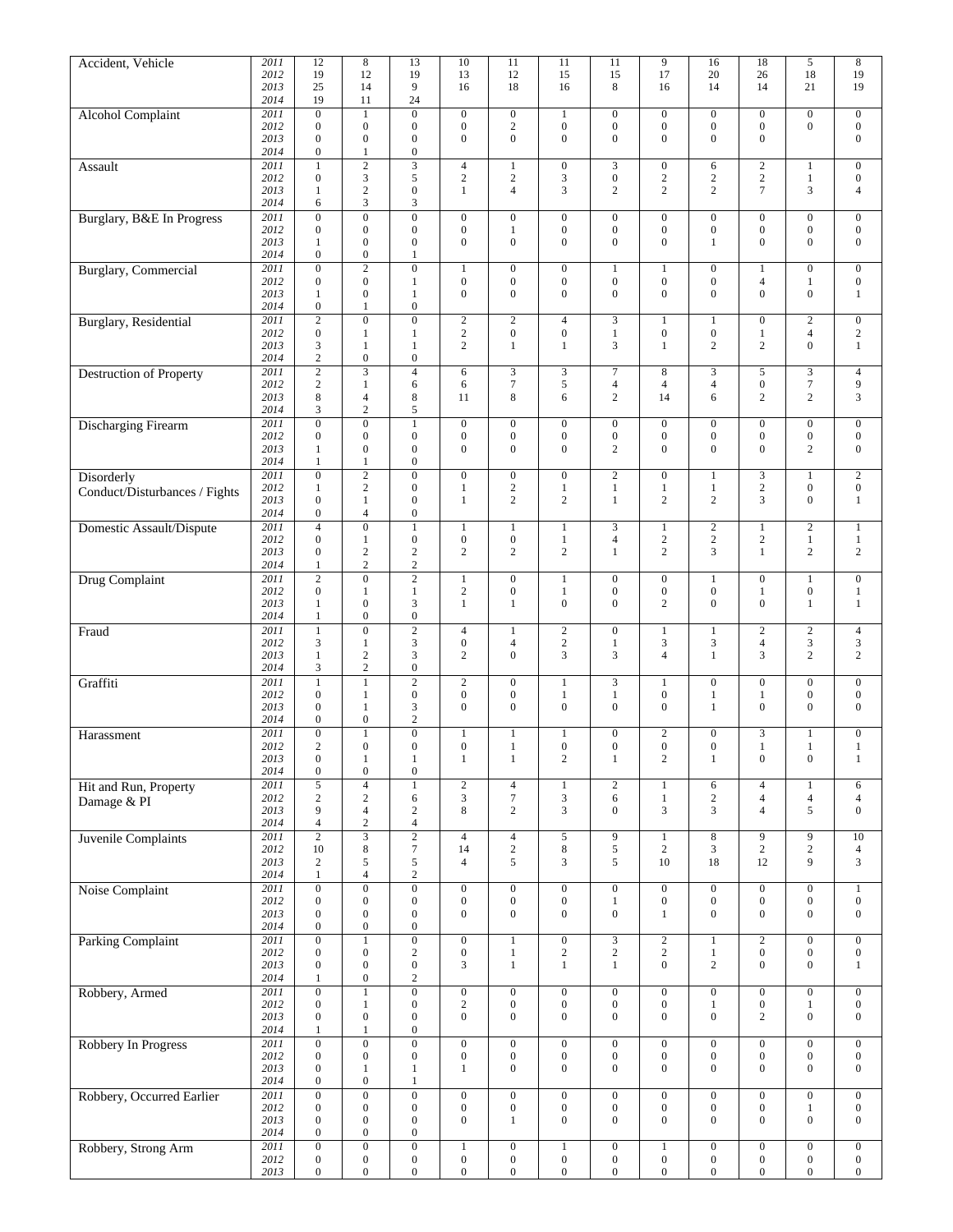|                                | 2014 | $\Omega$        | $\mathbf{0}$   | $\mathbf{0}$   |              |                |                  |                  |                |                |                  |                |                  |
|--------------------------------|------|-----------------|----------------|----------------|--------------|----------------|------------------|------------------|----------------|----------------|------------------|----------------|------------------|
| Sex Offense / Rape             | 2011 | $\Omega$        | 2              | $\theta$       | $\Omega$     | $\Omega$       | $\theta$         |                  | $\Omega$       | 1              | $\Omega$         | $\overline{2}$ | $\mathbf{1}$     |
|                                | 2012 | $\mathbf{0}$    | $\mathbf{0}$   | $\mathbf{0}$   | $\mathbf{0}$ | $\overline{0}$ | 1                |                  | $\mathbf{0}$   | $\overline{0}$ | $\boldsymbol{0}$ |                | $\boldsymbol{0}$ |
|                                | 2013 | $\overline{c}$  | $\theta$       | $\overline{2}$ | $\mathbf{0}$ | $\theta$       | $\mathbf{0}$     | $\overline{0}$   | $\overline{0}$ |                | $\overline{0}$   | $\overline{c}$ | $\mathbf{1}$     |
|                                | 2014 |                 | $\Omega$       | $\mathbf{1}$   |              |                |                  |                  |                |                |                  |                |                  |
| Shooting                       | 2011 | $\Omega$        | $\Omega$       | $\mathbf{0}$   | $\mathbf{0}$ | $\Omega$       | $\mathbf{0}$     | $\overline{0}$   | $\mathbf{0}$   | $\Omega$       | $\mathbf{0}$     | $\Omega$       | $\theta$         |
|                                | 2012 | $\Omega$        | $\Omega$       | $\theta$       | $\mathbf{0}$ | $\Omega$       | $\mathbf{0}$     | $\mathbf{0}$     | $\mathbf{0}$   | $\Omega$       | $\overline{0}$   | $\overline{0}$ | $\mathbf{0}$     |
|                                | 2013 | $\Omega$        | $\Omega$       | $\overline{0}$ | $\Omega$     | $\Omega$       | $\overline{0}$   | $\Omega$         | $\theta$       | $\theta$       | $\theta$         | $\overline{0}$ | $\mathbf{0}$     |
|                                | 2014 | $\Omega$        | $\Omega$       | $\Omega$       |              |                |                  |                  |                |                |                  |                |                  |
| Suspicious Activity / Person / | 2011 | $\overline{24}$ | 14             | 43             | 32           | 35             | 22               | 36               | 45             | 23             | 25               | 36             | 19               |
| Situation / Vehicle            | 2012 | 19              | 23             | 20             | 29           | 23             | 33               | 31               | 27             | 33             | 38               | 24             | 29               |
|                                | 2013 | 43              | 36             | 20             | 36           | 37             | 33               | 32               | 33             | 29             | 30               | 35             | 29               |
|                                | 2014 | 27              | 23             | 32             |              |                |                  |                  |                |                |                  |                |                  |
| Stabbing                       | 2011 | $\Omega$        | $\Omega$       | $\mathbf{0}$   | $\mathbf{0}$ | $\Omega$       | $\overline{0}$   | $\boldsymbol{0}$ | $\mathbf{0}$   | $\Omega$       | $\mathbf{0}$     | $\overline{0}$ | $\overline{0}$   |
|                                | 2012 | $\Omega$        | $\Omega$       |                | $\mathbf{0}$ | $\Omega$       | $\mathbf{0}$     | $\mathbf{0}$     | $\mathbf{0}$   | $\Omega$       | $\mathbf{0}$     | $\overline{0}$ | $\boldsymbol{0}$ |
|                                | 2013 | $\Omega$        | $\mathbf{0}$   | $\overline{0}$ | $\mathbf{0}$ | $\Omega$       | $\overline{0}$   | $\theta$         | $\theta$       |                | $\theta$         | $\overline{0}$ | $\mathbf{1}$     |
|                                | 2014 | $\Omega$        | $\Omega$       | $\theta$       |              |                |                  |                  |                |                |                  |                |                  |
| Tampering with a Vehicle       | 2011 | N/A             | N/A            | N/A            | N/A          | N/A            | N/A              | N/A              | N/A            | N/A            | N/A              | N/A            | N/A              |
|                                | 2012 | $\Omega$        | $\mathbf{0}$   | $\mathbf{0}$   | 1            | 1              | $\mathbf{1}$     | 0                | 1              | $\overline{4}$ | $\boldsymbol{0}$ |                | $\boldsymbol{0}$ |
|                                | 2013 | $\Omega$        | $\Omega$       | $\theta$       | $\mathbf{0}$ | $\Omega$       | 3                | $\overline{c}$   | $\mathbf{0}$   | $\mathbf{1}$   | $\overline{2}$   | $\overline{0}$ | $\overline{0}$   |
|                                | 2014 | $\overline{0}$  | $\mathbf{0}$   | $\overline{0}$ |              |                |                  |                  |                |                |                  |                |                  |
| Theft/Stolen/Shoplifting       | 2011 | 5               | 6              | 6              | 12           | 8              | 9                | 16               | 16             | 10             | 8                | 8              | 12               |
|                                | 2012 | 9               | 8              | 10             | 9            | 11             | 9                | 8                | 15             | 19             | $\overline{7}$   | 10             | 11               |
|                                | 2013 | 7               | 5              | 8              | 9            | 18             | 13               | 22               | 13             | 19             | 17               | 8              | 6                |
|                                | 2014 | 12              | $\overline{4}$ | 5              |              |                |                  |                  |                |                |                  |                |                  |
| Vehicle Theft                  | 2011 | $\Omega$        | $\mathbf{0}$   | $\overline{0}$ | $\mathbf{0}$ | $\mathbf{2}$   | 1                |                  | $\mathbf{0}$   | $\overline{0}$ | $\mathbf{0}$     |                | $\overline{0}$   |
|                                | 2012 |                 |                | $\overline{2}$ | 1            | $\mathbf{0}$   | $\mathbf{2}$     | $\boldsymbol{0}$ | $\mathbf{0}$   | $\mathbf{0}$   | $\boldsymbol{0}$ | $\overline{0}$ | $\boldsymbol{0}$ |
|                                | 2013 | $\Omega$        | $\Omega$       | $\mathbf{1}$   | $\mathbf{0}$ | $\Omega$       | $\mathbf{1}$     |                  | $\Omega$       | $\overline{2}$ | $\mathbf{0}$     | $\overline{0}$ | $\mathbf{0}$     |
|                                | 2014 | $\Omega$        | $\Omega$       | $\overline{0}$ |              |                |                  |                  |                |                |                  |                |                  |
| Weapon Complaint/Violation     | 2011 | $\overline{0}$  | $\mathbf{0}$   | $\mathbf{0}$   | 1            | $\mathbf{0}$   | 1                | $\boldsymbol{0}$ | 1              | $\mathbf{0}$   | $\mathbf{0}$     | $\overline{0}$ | $\overline{0}$   |
|                                | 2012 | $\Omega$        | $\Omega$       | $\mathbf{0}$   | $\mathbf{0}$ | $\mathbf{0}$   | $\boldsymbol{0}$ | $\mathbf{0}$     | $\mathbf{0}$   |                | $\boldsymbol{0}$ | $\overline{0}$ | $\boldsymbol{0}$ |
|                                | 2013 | $\overline{c}$  | $\Omega$       | $\theta$       | $\Omega$     | $\Omega$       | $\Omega$         | 1                | $\Omega$       | $\Omega$       | $\mathbf{1}$     | $\Omega$       | $\theta$         |
|                                | 2014 | $\Omega$        | $\Omega$       | $\Omega$       |              |                |                  |                  |                |                |                  |                |                  |

| <b>ARRESTS</b>                      |      | Jan                     | Feb              | Mar              | Apr              | <b>May</b>       | June             | <b>July</b>      | Aug              | <b>Sept</b>      | Oct              | <b>Nov</b>       | <b>Dec</b>       |
|-------------------------------------|------|-------------------------|------------------|------------------|------------------|------------------|------------------|------------------|------------------|------------------|------------------|------------------|------------------|
| Accident, PD/PI                     | 2011 | 1                       | $\boldsymbol{0}$ | $\mathbf{0}$     | $\Omega$         | $\mathbf{0}$     | $\mathbf{0}$     | $\mathbf{0}$     | $\mathbf{0}$     | $\overline{0}$   | $\overline{0}$   | $\mathbf{0}$     | $\boldsymbol{0}$ |
|                                     | 2012 | $\mathbf{0}$            | $\mathbf{0}$     | $\mathbf{0}$     | $\mathbf{0}$     | $\boldsymbol{0}$ | $\overline{0}$   | $\mathbf{0}$     | $\mathbf{0}$     | $\mathbf{0}$     | $\overline{0}$   | $\mathbf{1}$     | $\mathbf{0}$     |
|                                     | 2013 | $\overline{0}$          | $\mathbf{1}$     | $\mathbf{0}$     | $\mathbf{1}$     | $\overline{0}$   | $\overline{0}$   | $\Omega$         | $\theta$         | $\overline{0}$   | $\overline{0}$   | $\mathbf{0}$     | $\overline{0}$   |
|                                     | 2014 | $\overline{0}$          | $\mathbf{1}$     | $\overline{0}$   |                  |                  |                  |                  |                  |                  |                  |                  |                  |
| Assault                             | 2011 | $\overline{0}$          | $\overline{0}$   | $\overline{0}$   | $\overline{2}$   | $\overline{0}$   | $\overline{0}$   | $\overline{0}$   | $\overline{0}$   | $\overline{0}$   | $\overline{1}$   | $\overline{1}$   | $\overline{0}$   |
|                                     | 2012 | $\mathbf{0}$            | $\mathbf{0}$     | $\mathbf{0}$     | $\mathbf{0}$     | $\boldsymbol{0}$ | $\boldsymbol{0}$ | $\overline{0}$   | $\mathbf{0}$     | $\mathbf{0}$     | $\overline{0}$   | $\mathbf{0}$     | $\boldsymbol{0}$ |
|                                     | 2013 | $\overline{0}$          | $\boldsymbol{0}$ | $\boldsymbol{0}$ | $\mathbf{0}$     | $\overline{0}$   | $\mathbf{1}$     | $\mathbf{0}$     | 1                | $\overline{0}$   | $\mathbf{1}$     | $\mathbf{0}$     | $\mathbf{1}$     |
|                                     | 2014 | $\overline{c}$          | $\overline{c}$   | $\mathbf{1}$     |                  |                  |                  |                  |                  |                  |                  |                  |                  |
| Burglary                            | 2011 | $\overline{0}$          | $\overline{0}$   | $\overline{0}$   | $\mathbf{0}$     | $\mathbf{0}$     | $\mathbf{1}$     | 1                | $\mathbf{0}$     | $\mathbf{0}$     | $\Omega$         | $\mathbf{0}$     | $\mathbf{0}$     |
|                                     | 2012 | $\overline{0}$          | $\boldsymbol{0}$ | $\boldsymbol{0}$ | $\boldsymbol{0}$ | $\mathbf{1}$     | $\boldsymbol{0}$ | $\boldsymbol{0}$ | $\boldsymbol{0}$ | $\boldsymbol{0}$ | $\boldsymbol{0}$ | $\mathbf{1}$     | $\mathbf{0}$     |
|                                     | 2013 | $\theta$                | $\mathbf{0}$     | $\mathbf{0}$     | $\Omega$         | $\Omega$         | $\Omega$         | $\theta$         | $\Omega$         | $\Omega$         | $\Omega$         | $\mathbf{0}$     | $\mathbf{0}$     |
|                                     | 2014 | $\mathbf{1}$            | $\boldsymbol{0}$ | $\mathbf{1}$     |                  |                  |                  |                  |                  |                  |                  |                  |                  |
| <b>Destruction of Property</b>      | 2011 | $\mathbf{0}$            | $\overline{0}$   | $\mathbf{0}$     | $\overline{c}$   | $\mathbf{1}$     | $\overline{0}$   | $\mathbf{0}$     | $\mathbf{0}$     | $\mathbf{0}$     | $\overline{0}$   | $\mathbf{0}$     | $\mathbf{0}$     |
|                                     | 2012 | $\overline{0}$          | $\boldsymbol{0}$ | $\boldsymbol{0}$ | $\boldsymbol{0}$ | $\boldsymbol{0}$ | $\mathbf{1}$     | $\boldsymbol{0}$ | $\boldsymbol{0}$ | $\boldsymbol{0}$ | $\boldsymbol{0}$ | $\boldsymbol{0}$ | $\boldsymbol{0}$ |
|                                     | 2013 | $\overline{0}$          | $\overline{c}$   | $\mathbf{0}$     | $\Omega$         | $\mathbf{0}$     | $\overline{0}$   | $\Omega$         | $\theta$         | $\mathbf{0}$     | $\overline{0}$   | $\mathbf{0}$     | $\overline{0}$   |
|                                     | 2014 | $\overline{0}$          | $\boldsymbol{0}$ | $\mathbf{0}$     |                  |                  |                  |                  |                  |                  |                  |                  |                  |
| Disorderly Conduct/Disturbances     | 2011 | $\overline{0}$          | $\overline{2}$   | $\overline{0}$   | $\overline{0}$   | $\overline{0}$   | $\overline{0}$   | $\mathbf{1}$     | $\overline{0}$   | $\mathbf{1}$     | $\mathbf{1}$     | $\overline{1}$   | $\overline{2}$   |
|                                     | 2012 | $\theta$                | $\overline{c}$   | $\mathbf{0}$     | $\mathbf{1}$     | $\mathbf{0}$     | $\mathbf{0}$     | $\theta$         | $\mathbf{0}$     | $\mathbf{0}$     | $\mathbf{1}$     | $\mathbf{0}$     | $\mathbf{0}$     |
|                                     | 2013 | $\boldsymbol{0}$        | $\mathbf{1}$     | $\boldsymbol{0}$ | $\mathbf{0}$     | $\overline{c}$   | $\mathbf{0}$     | $\mathbf{0}$     | $\Omega$         | $\overline{0}$   | $\mathbf{1}$     | $\boldsymbol{0}$ | $\mathbf{1}$     |
|                                     | 2014 | $\overline{0}$          | $\mathbf{0}$     | $\mathbf{0}$     |                  |                  |                  |                  |                  |                  |                  |                  |                  |
| Domestic Assault/Dispute            | 2011 | $\overline{\mathbf{3}}$ | $\boldsymbol{0}$ | $\boldsymbol{0}$ | $\boldsymbol{0}$ | $\mathbf{1}$     | $\boldsymbol{0}$ | $\mathbf{1}$     | $\mathbf{1}$     | $\boldsymbol{0}$ | $\mathbf{1}$     | $\mathbf{2}$     | $\mathbf{0}$     |
|                                     | 2012 | $\overline{0}$          | $\mathbf{1}$     | $\mathbf{0}$     | $\mathbf{0}$     | $\boldsymbol{0}$ | $\mathbf{1}$     | $\overline{3}$   | $\mathbf{1}$     | $\overline{c}$   | $\mathbf{1}$     | $\mathbf{1}$     | $\mathbf{1}$     |
|                                     | 2013 | $\overline{0}$          | $\overline{c}$   | $\boldsymbol{0}$ | $\overline{c}$   | $\mathbf{1}$     | $\overline{c}$   | $\mathbf{1}$     | $\mathbf{1}$     | $\overline{0}$   | $\mathbf{1}$     | $\mathbf{1}$     | $\boldsymbol{0}$ |
|                                     | 2014 | $\overline{0}$          | $\mathbf{1}$     | $\boldsymbol{0}$ |                  |                  |                  |                  |                  |                  |                  |                  |                  |
| <b>Drug Complaint</b>               | 2011 | $\mathbf{1}$            | $\mathbf{0}$     | $\mathbf{1}$     | $\mathbf{1}$     | $\mathbf{0}$     | $\overline{0}$   | $\mathbf{0}$     | $\mathbf{0}$     | $\mathbf{0}$     | $\mathbf{0}$     | $\mathbf{0}$     | $\mathbf{0}$     |
|                                     | 2012 | $\overline{c}$          | $\mathbf{1}$     | $\mathbf{1}$     | $\boldsymbol{0}$ | $\boldsymbol{0}$ | $\mathbf{1}$     | $\boldsymbol{0}$ | $\boldsymbol{0}$ | $\boldsymbol{0}$ | $\mathbf{1}$     | $\boldsymbol{0}$ | $\mathbf{0}$     |
|                                     | 2013 | $\mathbf{0}$            | $\mathbf{0}$     | $\overline{2}$   | $\Omega$         | $\mathbf{0}$     | $\mathbf{0}$     | $\theta$         | $\overline{2}$   | $\Omega$         | $\Omega$         | $\mathbf{0}$     | 1                |
|                                     | 2014 | $\boldsymbol{0}$        | $\boldsymbol{0}$ | $\boldsymbol{0}$ |                  |                  |                  |                  |                  |                  |                  |                  |                  |
| Fraud                               | 2011 | $\overline{0}$          | $\overline{0}$   | $\overline{0}$   | $\overline{0}$   | $\overline{0}$   | $\overline{0}$   | $\overline{0}$   | $\overline{0}$   | $\overline{0}$   | $\overline{0}$   | $\overline{0}$   | $\overline{0}$   |
|                                     | 2012 | $\overline{0}$          | $\boldsymbol{0}$ | $\mathbf{0}$     | $\mathbf{0}$     | $\boldsymbol{0}$ | $\boldsymbol{0}$ | $\mathbf{1}$     | $\boldsymbol{0}$ | $\boldsymbol{0}$ | $\boldsymbol{0}$ | $\boldsymbol{0}$ | $\boldsymbol{0}$ |
|                                     | 2013 | $\overline{0}$          | $\mathbf{0}$     | $\mathbf{0}$     | $\mathbf{0}$     | $\overline{0}$   | $\overline{0}$   | $\mathbf{0}$     | $\Omega$         | $\overline{0}$   | $\overline{0}$   | $\mathbf{0}$     | $\mathbf{0}$     |
|                                     | 2014 | $\overline{0}$          | $\mathbf{0}$     | $\theta$         |                  |                  |                  |                  |                  |                  |                  |                  |                  |
| Hit and Run, Property Damage        | 2011 | $\mathbf{1}$            | $\overline{2}$   | $\overline{0}$   | $\overline{0}$   | $\overline{0}$   | $\overline{0}$   | $\overline{0}$   | $\overline{0}$   | $\overline{0}$   | $\overline{0}$   | $\overline{0}$   | $\overline{0}$   |
|                                     | 2012 | $\mathbf{0}$            | $\mathbf{0}$     | $\mathbf{0}$     | $\mathbf{1}$     | $\boldsymbol{0}$ | $\mathbf{0}$     | $\mathbf{0}$     | $\mathbf{0}$     | $\mathbf{0}$     | $\mathbf{0}$     | 1                | $\mathbf{1}$     |
|                                     | 2013 | $\overline{0}$          | $\mathbf{0}$     | $\overline{0}$   | $\theta$         | $\overline{0}$   | $\overline{0}$   | $\theta$         | $\Omega$         | $\Omega$         | $\Omega$         | $\mathbf{1}$     | $\mathbf{0}$     |
|                                     | 2014 | $\overline{0}$          | $\mathbf{0}$     | $\mathbf{0}$     |                  |                  |                  |                  |                  |                  |                  |                  |                  |
| Misc. (trespass, juvenile, welfare, | 2011 | $\overline{\mathbf{3}}$ | $\mathbf{1}$     | $\overline{2}$   | $\mathbf{1}$     | $\mathbf{1}$     | $\overline{2}$   | $\boldsymbol{0}$ | $\overline{2}$   | $\boldsymbol{0}$ | $\overline{0}$   | $\overline{3}$   | $\mathbf{1}$     |
| noise, etc.)                        | 2012 | $\mathbf{0}$            | $\boldsymbol{0}$ | $\mathbf{1}$     | $\boldsymbol{0}$ | $\mathbf{1}$     | $\mathbf{1}$     | $\sqrt{2}$       | $\boldsymbol{0}$ | $\boldsymbol{0}$ | $\boldsymbol{0}$ | $\boldsymbol{0}$ | $\mathbf{0}$     |
|                                     | 2013 | 3                       | $\mathbf{0}$     | $\Omega$         | $\overline{2}$   | $\overline{2}$   | $\overline{0}$   | $\overline{2}$   | $\mathfrak{F}$   | $\Omega$         | 1                | $\mathbf{1}$     | $\mathbf{0}$     |
|                                     | 2014 | $\overline{0}$          | $\overline{c}$   | $\mathbf{0}$     |                  |                  |                  |                  |                  |                  |                  |                  |                  |
| Robbery                             | 2011 | $\overline{0}$          | $\overline{0}$   | $\overline{0}$   | $\mathbf{0}$     | $\overline{0}$   | $\overline{0}$   | $\mathbf{0}$     | $\overline{0}$   | $\overline{0}$   | $\mathbf{0}$     | $\overline{0}$   | $\overline{0}$   |
|                                     | 2012 | $\overline{0}$          | $\mathbf{0}$     | $\overline{0}$   | $\mathbf{0}$     | $\boldsymbol{0}$ | $\boldsymbol{0}$ | $\mathbf{0}$     | $\mathbf{0}$     | $\boldsymbol{0}$ | $\overline{0}$   | $\boldsymbol{0}$ | $\mathbf{0}$     |
|                                     | 2013 | $\mathbf{0}$            | 1                | $\mathbf{0}$     | $\mathbf{0}$     | $\mathbf{0}$     | $\overline{0}$   | $\mathbf{0}$     | $\Omega$         | $\Omega$         | $\mathbf{0}$     | $\mathbf{0}$     | $\mathbf{0}$     |
|                                     | 2014 | $\boldsymbol{0}$        | $\boldsymbol{0}$ | $\boldsymbol{0}$ |                  |                  |                  |                  |                  |                  |                  |                  |                  |
| Selective Enforcement               | 2011 | $\overline{0}$          | $\overline{0}$   | $\overline{0}$   | $\overline{0}$   | $\overline{0}$   | $\overline{0}$   | $\mathbf{0}$     | $\overline{0}$   | $\overline{0}$   | $\overline{0}$   | $\overline{0}$   | $\overline{0}$   |
|                                     | 2012 | $\overline{0}$          | $\mathbf{0}$     | $\mathbf{0}$     | $\mathbf{0}$     | $\mathbf{0}$     | $\overline{0}$   | $\overline{0}$   | $\mathbf{0}$     | $\mathbf{0}$     | $\mathbf{0}$     | $\mathbf{0}$     | $\mathbf{0}$     |
|                                     | 2013 | $\overline{0}$          | $\mathbf{0}$     | $\mathbf{0}$     | $\Omega$         | $\overline{0}$   | $\mathbf{0}$     | $\Omega$         | $\Omega$         | $\Omega$         | $\overline{0}$   | $\mathbf{0}$     | $\mathbf{0}$     |
|                                     | 2014 | $\overline{0}$          | $\mathbf{0}$     | $\mathbf{0}$     |                  |                  |                  |                  |                  |                  |                  |                  |                  |
| Sex Offense/Rape                    | 2011 | $\overline{0}$          | $\overline{0}$   | $\overline{0}$   | $\mathbf{0}$     | $\overline{0}$   | $\overline{0}$   | $\mathbf{0}$     | $\overline{0}$   | $\boldsymbol{0}$ | $\boldsymbol{0}$ | $\boldsymbol{0}$ | $\overline{0}$   |
|                                     | 2012 | $\mathbf{0}$            | $\mathbf{0}$     | $\mathbf{0}$     | $\mathbf{0}$     | $\mathbf{0}$     | $\overline{0}$   | $\mathbf{0}$     | $\mathbf{0}$     | $\boldsymbol{0}$ | $\mathbf{0}$     | $\mathbf{0}$     | $\mathbf{0}$     |
|                                     | 2013 | $\overline{0}$          | $\mathbf{0}$     | $\mathbf{1}$     | $\mathbf{0}$     | $\mathbf{0}$     | $\mathbf{0}$     | $\Omega$         | $\mathbf{0}$     | $\mathbf{0}$     | $\overline{0}$   | $\mathbf{0}$     | $\mathbf{0}$     |